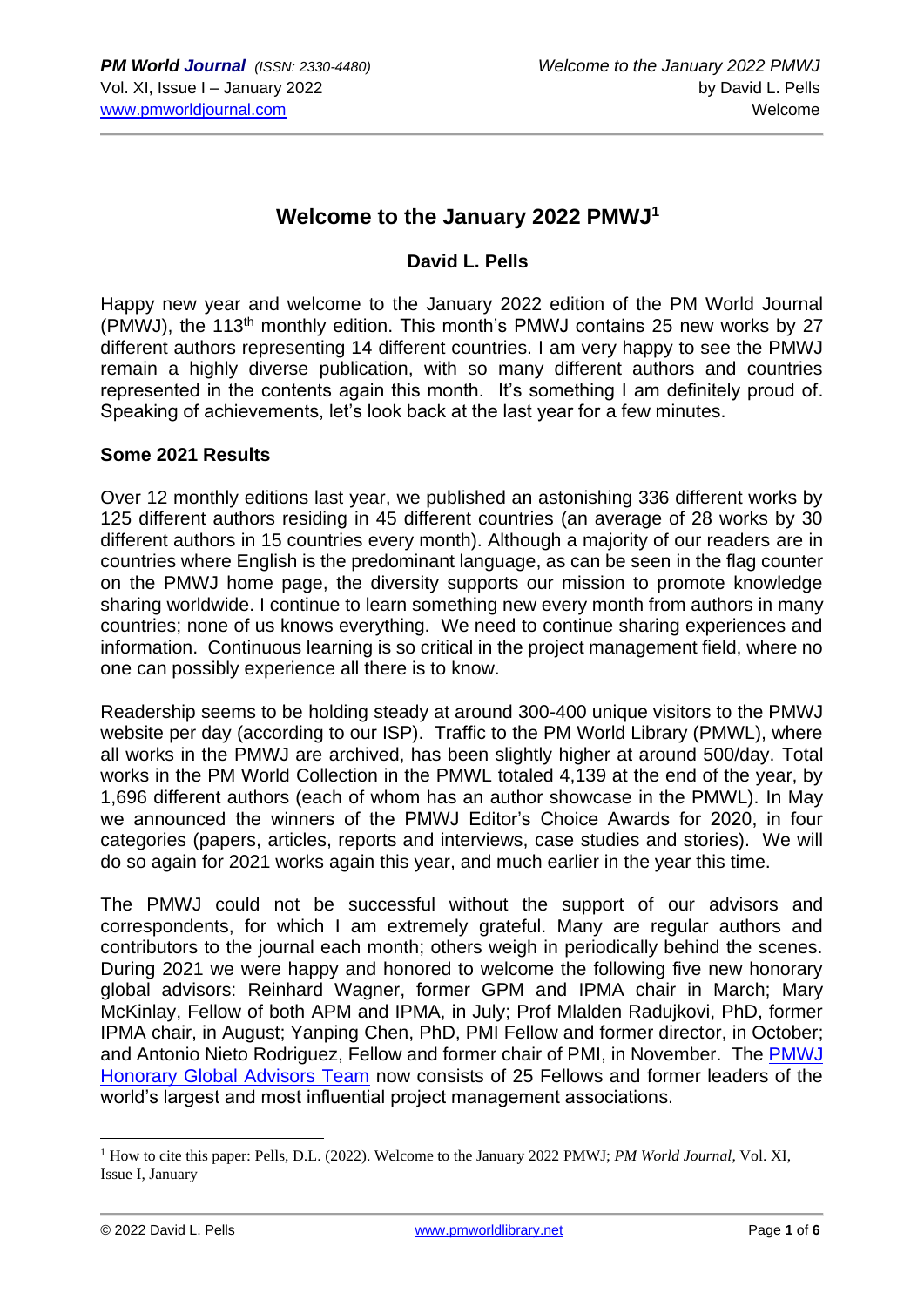The following professors were named honorary academic advisors for the PMWJ in 2021: Prof Bill Moylan, PhD, Eastern Michigan University, USA; Prof Natalie Drouin, PhD, Université du Québec à Montréal, Canada; Prof Iris Tommelein, PhD, University of California at Berkeley, USA; and Prof Vito Introna, PhD, University of Rome "Tor Vergata", Italy (agreed in 2021, announced on 4 January 2022). The [PMWJ Honorary](https://pmworldlibrary.net/international-academic-advisors/)  [Academic Advisory team](https://pmworldlibrary.net/international-academic-advisors/) now includes 29 highly-respected academic leaders in the project management field at major universities around the world. We will continue to invite academic leaders to participate as interest in both the PMWJ and PMWL among university students continues to grow.

I was very happy to introduce the following seven new PMWJ international correspondents in 2021: Alessandro Quagliarini (Italy), Antonio Bassi (Switzerland), Yasmina Khelifi (France), Laurie Ferrier (Belgium), Kartikyan Ramamurthy (India), Obi Omoregie (UAE), and Arief Prasetyo (Indonesia). Our correspondents provide regular reports, articles and interviews and are both invaluable and so greatly appreciated. The [PMWJ International Correspondents Team](https://pmworldlibrary.net/international-correspondents/) now includes 25 dynamic project professionals, including several globally-recognized experts and leaders.

I want to also mention our two Research Scholars who joined the PMWL team last year, Dr. Mohamad-Fadl Harake at the University of Poitier in France and Dr. Virginie Nahas at the American University of the Middle East in Kuwait. One new Research Intern signed up in 2021 to help provide new resources for the PMWJ, Mr. Victor Dantas, a graduate student at Fundação Getúlio Vargas (FGV - *Getúlio Vargas Foundation*) in São Paulo, Brazil. Thank you to all of these individuals for their contributions and support.

Finally, we established two major cooperation agreements in 2021, with PMSA in South Africa and ISIPM in Italy. In October, we signed an historic "Memorandum of Understanding for Cooperation and Mutual Support" with PMSA (Project Management South Africa) through which we will publish works by PMSA members, support their annual conference, provide the PMWJ table of contents each month for sharing with their members, and other mutually agreed actions. In November we signed an even more robust agreement with ISIPM (Istituto Italiano di Project Management), for whom we have acted as media partner for their annual PMexpo conference for the past few years. In addition to actively supporting these professional bodies, these agreements are expected to help increase our readership and influence in their respective important countries.

While 2021 was rocked by social, political and economic turmoil caused by the Covid-19 pandemic (and now the Omicron surge), the attempted presidential coup and continued political conflicts in the USA (and many other countries), natural disasters and other 'black elephants', we continued to produce and grow the PMWJ and PMWL. This could not happen without our authors and readers, so thank you all so much.

#### **Looking ahead (Just a little)**

It looks like 2022 will again be full of conflict, turmoil and volatility. VUCA (volatility, uncertainty, complexity, ambiguity) conditions for projects and project management will continue unabated. The covid pandemic continues, income inequality continues to grow,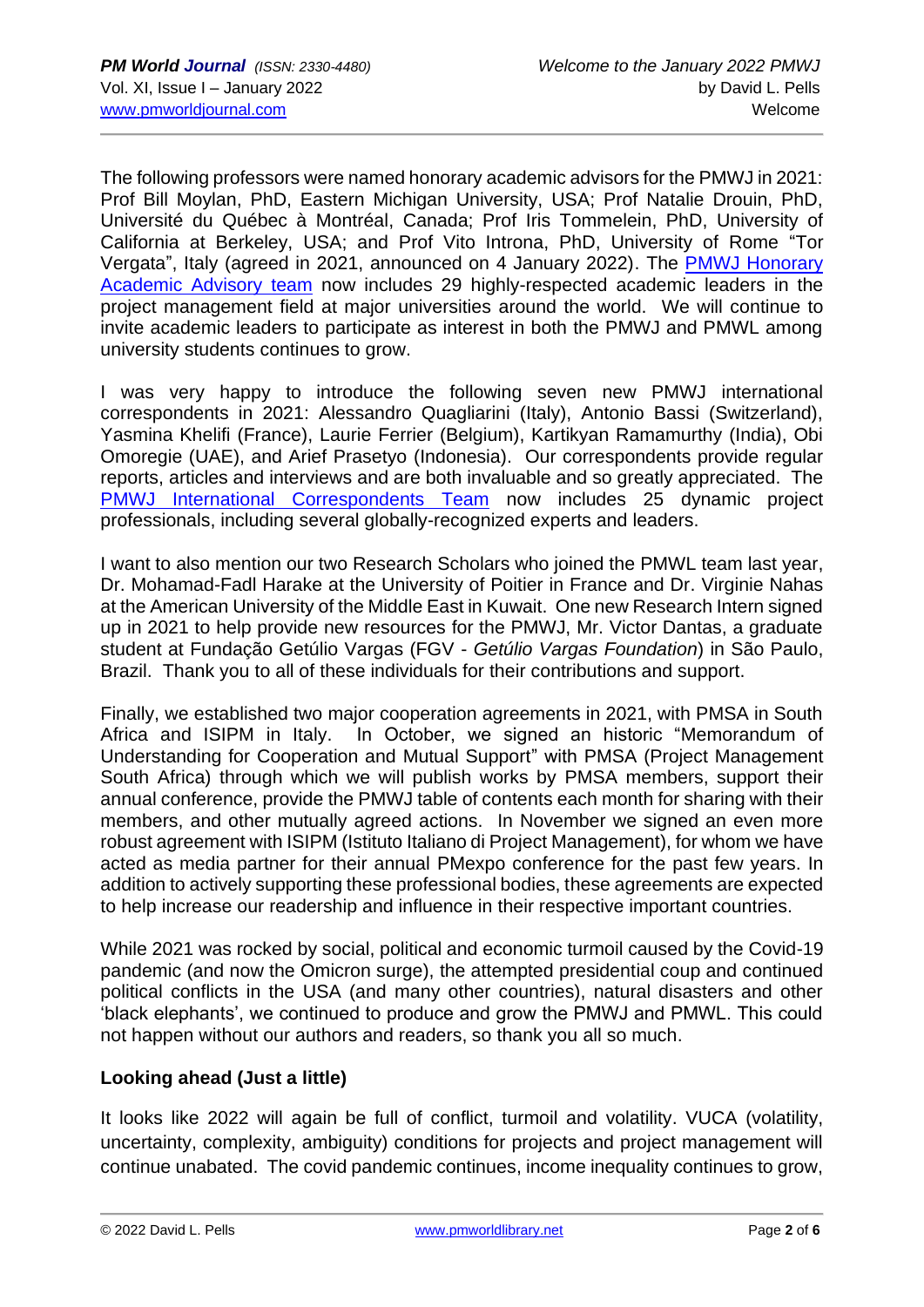military conflict appears imminent in Eastern Europe, the global supply chain disruptions have not been resolved, regional strife and asssociated migrations will continue, climate change will increase, and natural disasters will most likely occur. The visibility and importance of programs and projects will continue to grow, wtih new trends emerging in the PM professional field.

I have recently studied PMI's new Standard for Project Management and PMBOK Guide, 7th Edition, published in 2021, with their dramatically new and different approaches (value delivery and principles orientation in the standard; domains and tailoring in PMBOK7) and look forward to seeing what impact these will have on the global PM community. Of most significance to me is PMI's (apparent) recognition that a one-sizefits-all approach does not work and project management must be "tailored" to context. The influence of agile is obvious, but the issue goes way beyond 'prescriptive vs adaptive' methodologies. As Alan Stretton has so clearly shown in the PMWJ, there are many many contexts that influence projects and how to plan and execute them.

The need for the PMWJ for sharing knowledge and experience, and for the PMWL for continuous learning, could not be greater. So we will continue what we've been doing, publishing the PMWJ each month, trying to attract more useful and relevant content, and growing our readership. In that regard, we will introduce several new article series this year (including ones on agile, social impact and future project management this month) and issue new calls for papers. We are seeking authors in Italy and South Africa this month to share their experiences; both countries are extremely important and have very long histories of major projects. Yet we know so little about their PM conditions, approaches and experiences; maybe the PMWJ can help change that. Other opportunities abound. Let's try to capture more this year.

If you are in a leadership role with a major PM association, or a local chapter or branch of one, and would like to learn more about our cooperation agreements, please contact me. We can offer your members new opportunities for sharing and learning about PM, and for gaining recognition and vsibility (for individual authors and organizations).

#### **This month in the Journal**

We start with one new **Letter-to-the-Editor**, an email from Thomas Welenta in Germany "On the topic of the War on Ethics". I love letters-to-the-editor, even when they take some umbrage with something that I have written as is the case this month. Join the debate. Read Thomas' article.

Our correspondents continue to step up by facilitating very interesting, even entertaining, **Interviews** with leading figures around the PM world. Yu Yanjuan (Spring) in Beijing has interviewed Dr. James T. Brown, American program management expert, author and educator. Yasmina Khelifi in Paris has interviewed Jean-Claude Dravet, founder and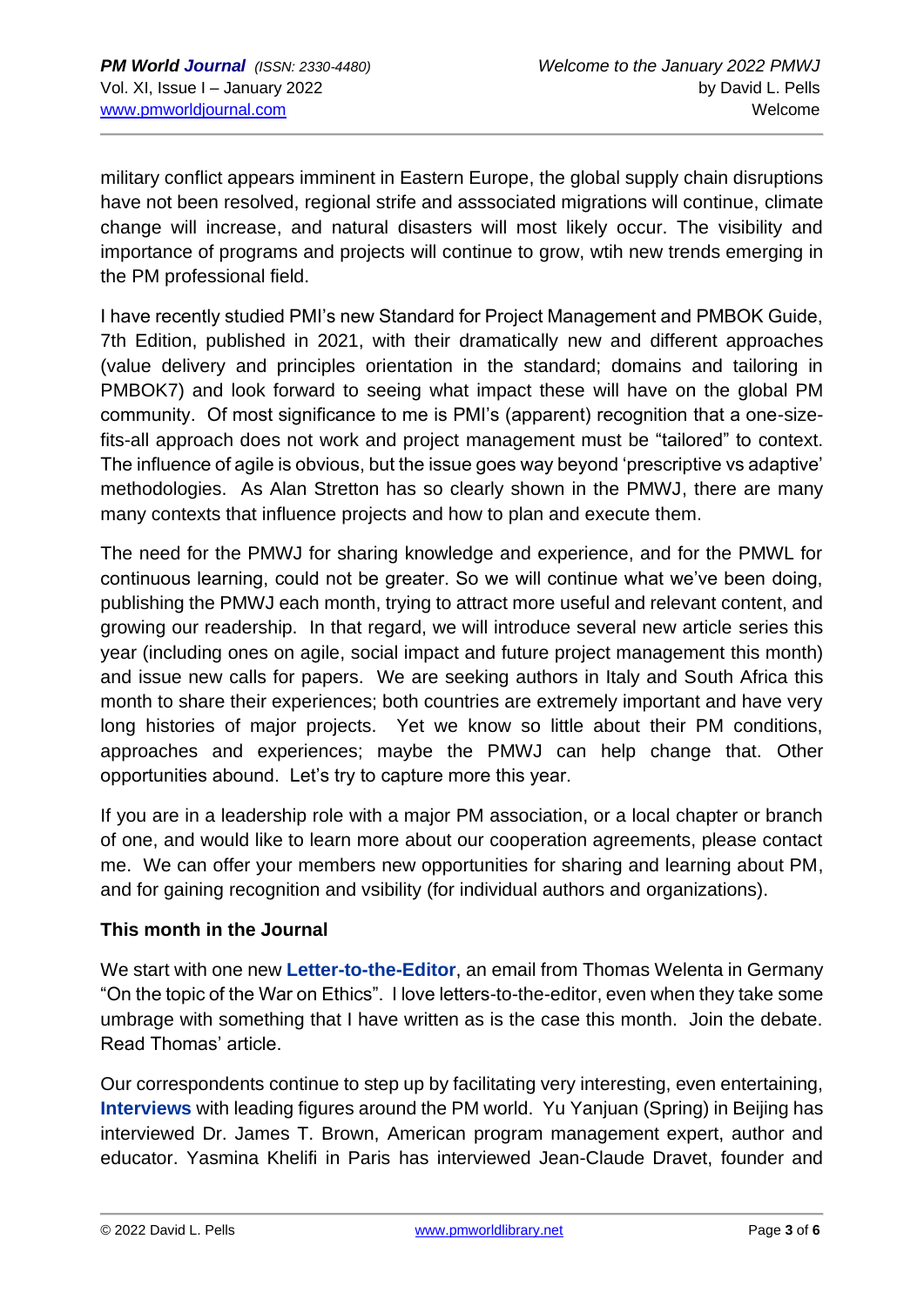honorary president of PMI France Chapter. Obi Omoregie in Abu Dhabi has interviewed award winning PMO director Heba Al Shehhi in Dubai. These people all have interesting and informative stories to tell; don't miss reading these great interviews this month.

Marco Caressa and Massimo Pirozzi in Italy have authored a major new paper titled "An Innovative Approach to Manage Effectively the Complex Projects, Programs and Portfolios". Claudio Olivieri in Melbourne, Australia has authored "Integrating Physical Progress with a Prompt Payment Process using Earned Value Management". These **Featured Papers** may cover some old ground, but bring new and relevant context to the topics. Both are serious additions to the global PM body of literature. Please read these and send the authors a reaction.

Four new **Series Articles** are included this month, all by globally well-known and highlyrespected PM leaders. Reinhard Wagner in Germany has authored "Projects and project management from a social perspective", the first article in a new series on "Projects and project management for a sustainable social impact." Henny Portman in The Netherlands has authored "What is Agile?", the first article in a new series titled "Sensemaking in the Agile Forest." Dr. Harold Kerzner and Dr. Al Zeitoun in the USA are the authors of "Introduction and The Maturing Project Sponsorship", first article in a new series on "The Connected Future Business Culture: The Great Project Management Accelerator". Alan Stretton in Sydney is back with the first in a three-part series on "Project-related contributions to organisational objectives"; this article is subtitled "Some existing projectrelated supplier-organisations' services in owner-organisations' strategic and operational contexts." We think each of these new series will offer valuable insights to many readers, so please check in each month to read more.

Four **Advisory Articles** are also included, from authors in India, The Philippines, Spain and the USA. Bob Prieto in Florida has authored an important article titled "The Role of Trust in Projects." Manuel Ancizu in Pamplona has authored "The Four Fundamentals to Lead Sustainable Projects Successfully." Gaurang Vora in Mumbai has authored the third in his three-part article titled "Leadership Fulcrum, Above and Beyond." Ken Smith in Manila is back with a new, interesting and unexpected article titled "Polling People and Pollsters: Facts & Fiction." These articles each has something to teach us about both thinking and behavior; I hope they are useful to some of you.

Three **Commentary Articles** are included, one of general interst, one on a specific PM topic and a potentially controversial one on the entire approach to project management. Starting with the one certain to be controversial among some of you, Paul Giammalvo in Jakarta has authored "Follow on Action Items for Consideration in response to 'Capturing Project Management Best Practices' (by Dr. Harold Kerzner and Dr. Al Zeitoun, PM World Journal - Vol. X, Issue XII – December 2021)." This was too long to be a letter-to-theeditor so is included as a commentary article. The informative general interest article by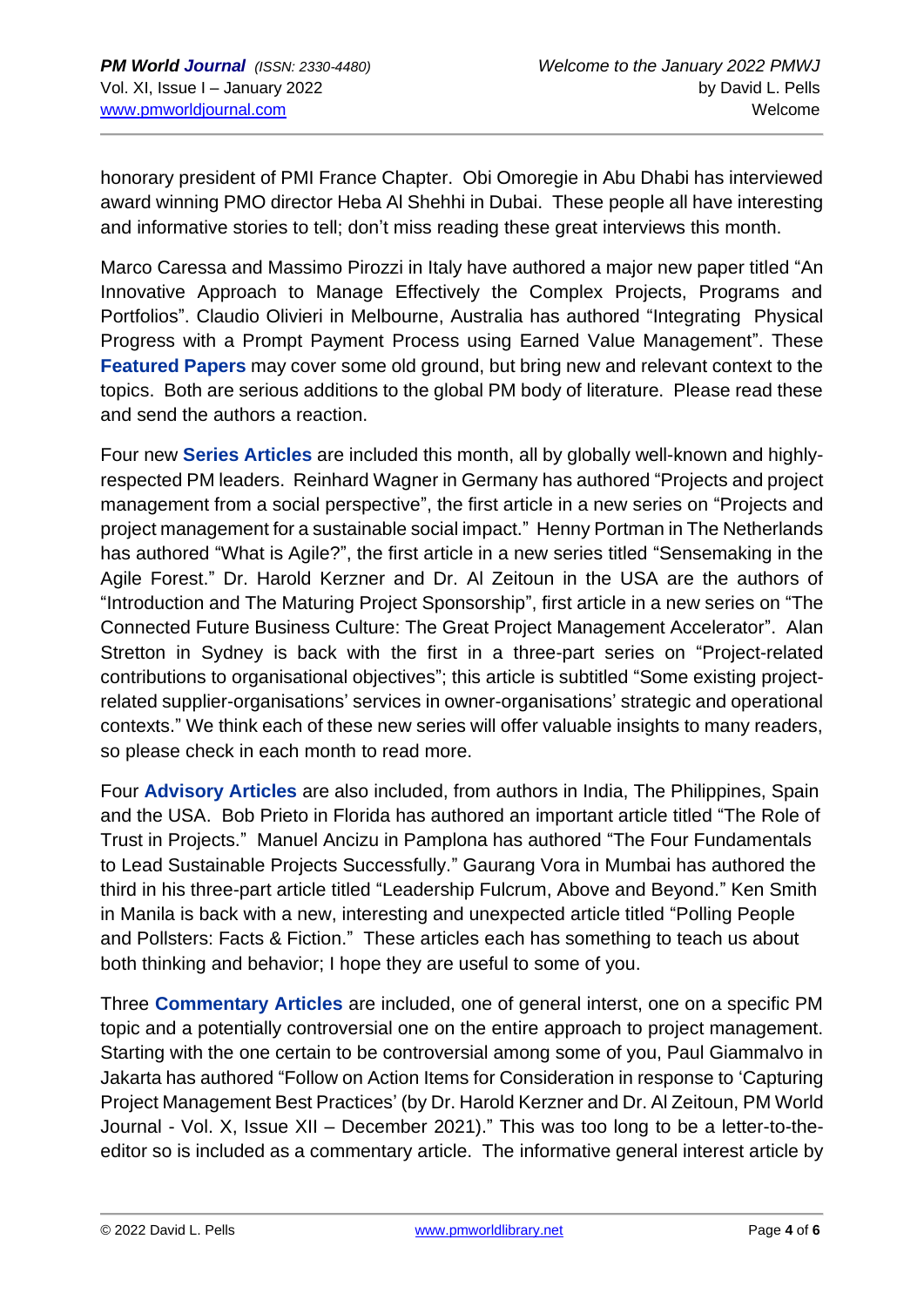Michael Marshall, PhD in Atlanta is titled "Individuals Quitting Their Jobs, Causing Employee Shortages, Creating Major Issues and Problems for Businesses, Companies, and the Economy". This article is in response to the "great resignation", so many people quitting their jobs in the United States this last year. The third article titled "What is Innovative Project Management" is by Prof John Cable in the USA; John describes another outstanding presentation from their 2021 PM Symposium at the University of Maryland. These are all worth reading, so please have at it.

Five very informative **Reports** are included this month. Jouko Vaskimo in Helsinki offers his monthly "Finland Project Management Roundup" with "Updates about Project Management Association Finland; PMI Finland Chapter; Olkiluoto 3 nuclear power plant; Hanhikivi 1 nuclear power plant; Helsinki's Länsimetro extension; Raide-Jokeri light rail project; Kruunusillat [*Crown Bridges*] projects". Miles Shepherd in Salisbury has provided his "UK Project Management Roundup" on the topics of "Good News, APM News, December Events, Stirling Prize, Project Successes (Hornsea Wind Farms, Archaeological Achievement Awards), Hail and Farewell (passing giants), Stellar Success and Closing Remarks (cricket and words from Capt Tom)". Kartik Ramamurthy in India has authored "Project Management Update from Bengaluru and PMO Global Alliance India Hub" that covers "PMO Global Awards 2021, PMO Insights, PMOGA India Volunteer of the Month, New Members." Alfonso Bucero in Madrid has provided "Project Management Update from Spain", subtitled "One more year of Project Management Passion managed by the PMI Madrid Spain Chapter". Prof Mladen Radujkovic, PhD and Reinhard Wagner are the authors of "CaProSoc 2021 Update", a report on the 2021 achievements at the International Research Programme CaProSoc *"Capabilities for delivering projects in the context of societal development"*, Alma Mater Europaea ECM, in Maribor, Slovenia. We thank these correspondents and authors for informing us about projects and project management in their respective countries and organizations.

The January edition also includes two **Book Reviews,** by Angela Willhoite, PMP and Amitha Mosapeta, PMP, in North Texas who have reviewed books through our PM book review program in cooperation with the PMI Dallas chapter. Our book reviews are not intended to help sell books, but rather to add new knowledge through the comments and perspectives of the reviewers. Please read these reviews and let me know if we are being halfway successful.

This edition concludes with some recent **Breaking News** articles that we have posted on our two websites. If you didn't catch them when they first came out, now's your chance.

Thank you for reading the PMWJ and have a great month.